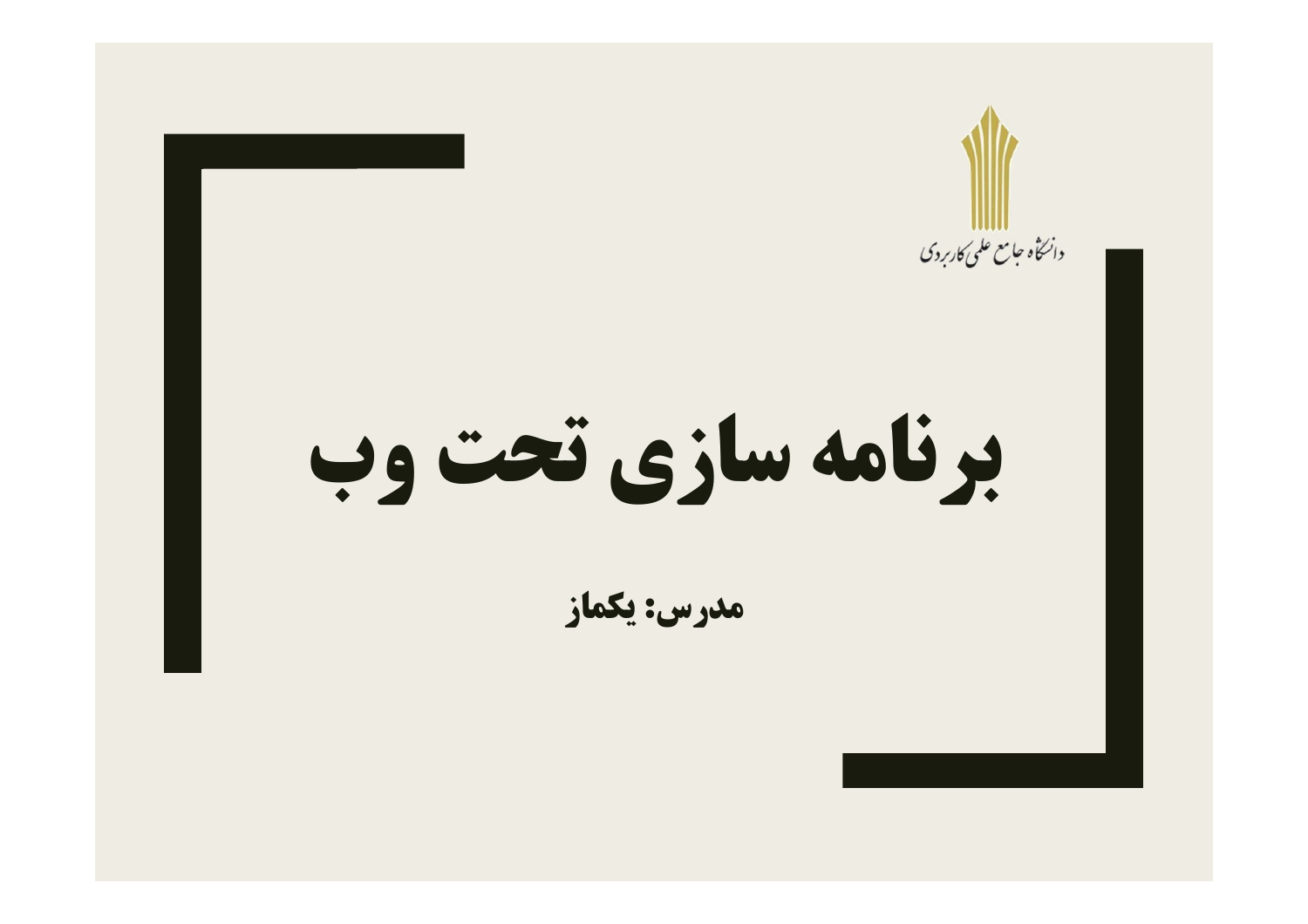**منبع درسی**

- **عنوان: اصول برنامه نویسی در وب** ■ **مترجم:** 
	-

**جواد قنبر**

■ **انتشارات:**

**دیباگران تهران**

■ **منبع اصلی:**

Teach Yourself PHP,MYSQL

*Julie Meloni*

*SAMS 2008*

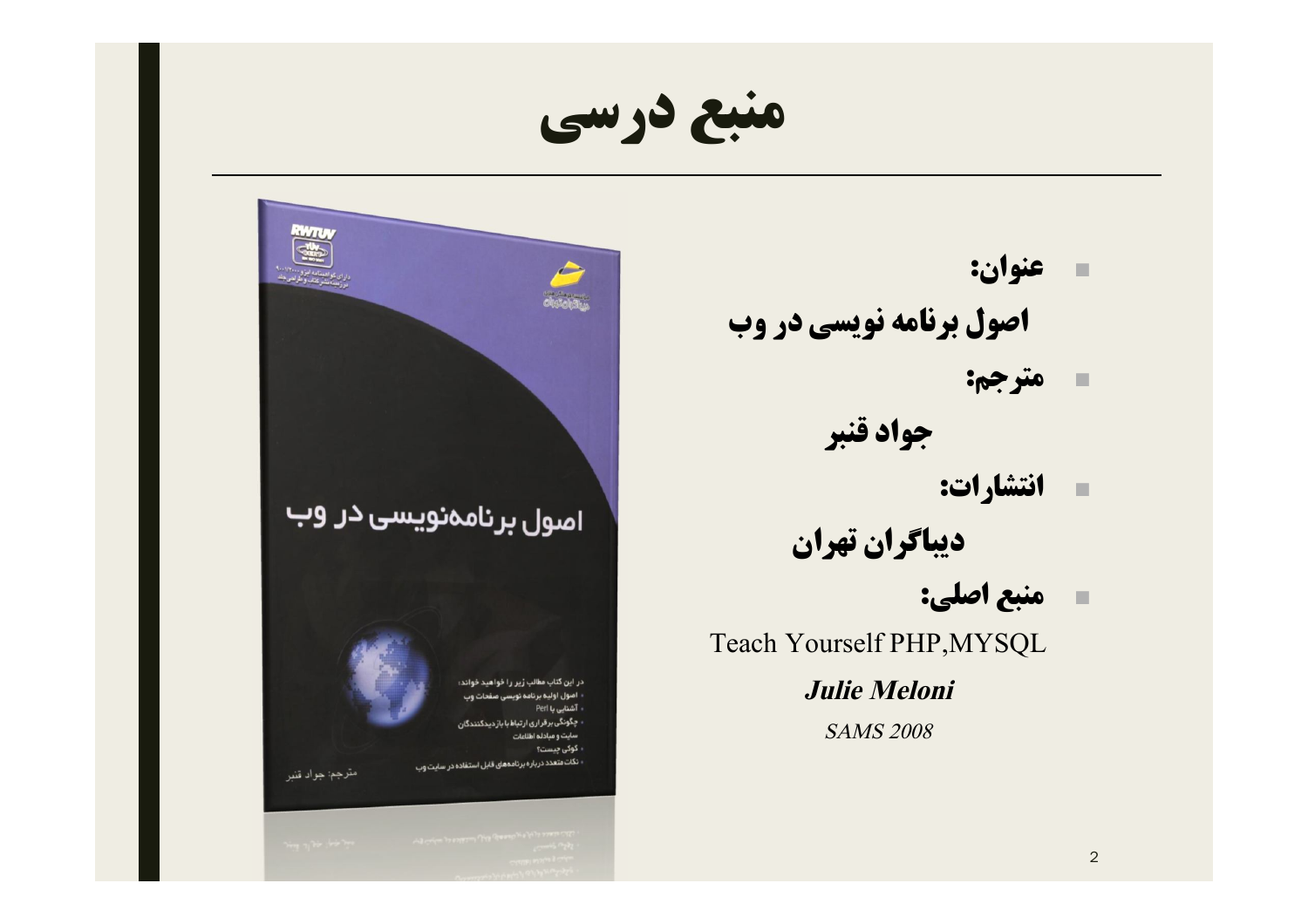**بارم بندي**

- **پایان ترم: 12 نمره**
- **حل تمرینات و مشارکت در مباحث کلاسی: 8 نمره**
	- **حضور در کلاس: -2 تا 2 نمره**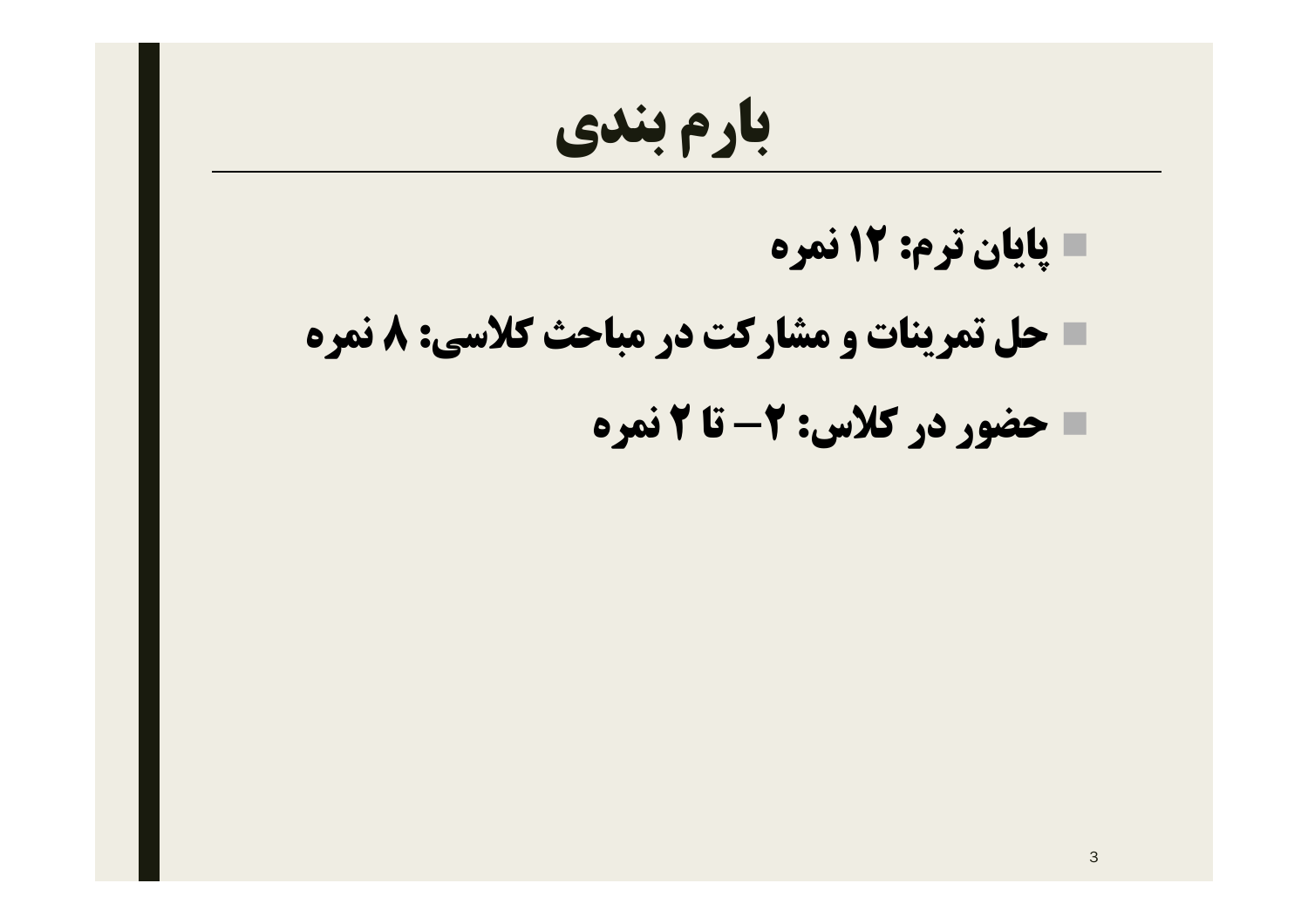# **سرفصل آموزشی**

- **آشنایی با برنامه نویسی وب**
	- **آشنایی با PHP**
	- **آشنایی با حلقه هاي تکرار**
		- **آشنایی با رشته و آرایه**
- **دریافت اطلاعات و پردازش فرم ها**
	- **ایجاد توابع**
	- **اتصال به بانک اطلاعاتی**
- **برنامه نویسی همراه با بانک اطلاعاتی**
	- **Cookie و Session مدیریت**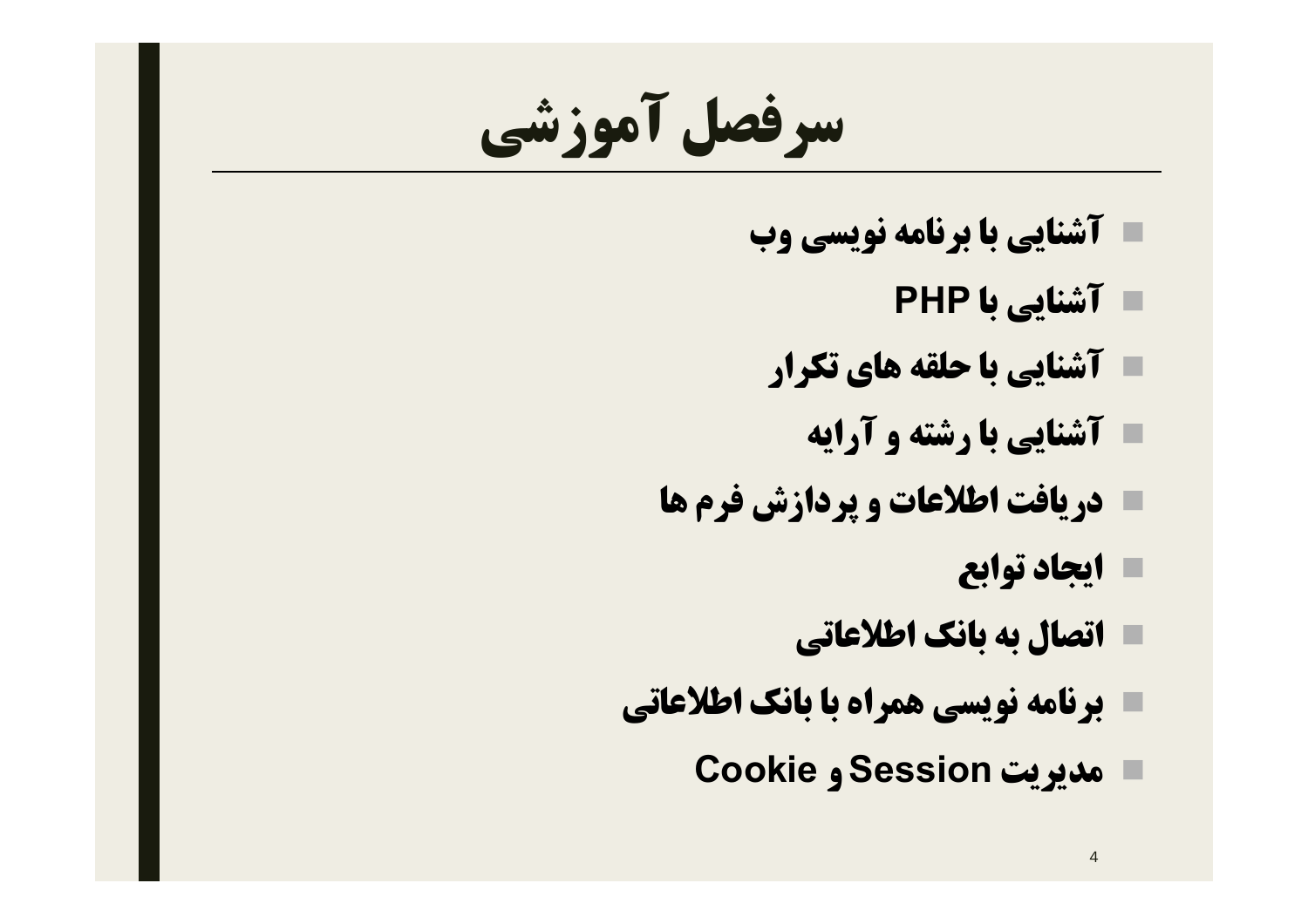# **فصل اول آشنایی برنامه نویسی وب**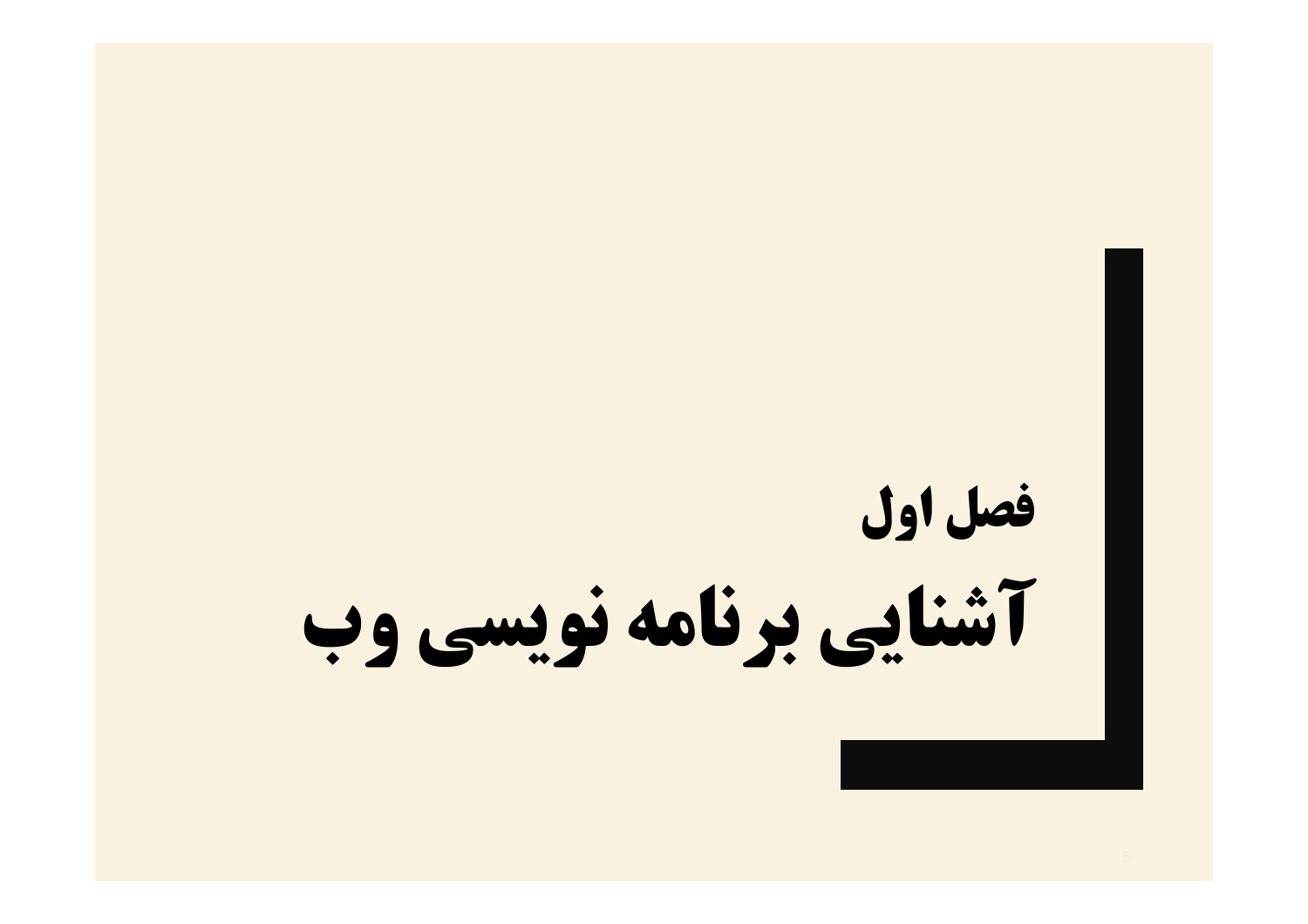### Front-End Roadmap

### ■ **STEP 1**

- *Learn the Basics*
	- Every Web Developer must have a basic understanding of **HTML**, **CSS**, and **JavaScript**.
	- **Responsive Web Design** is used in all types of modern web development.
	- **ECMAScript 5** (JavaScript 5) is supported in all modern browsers. Take a good look at it, especially the new array functions.

| <b>HTML</b> | <b>CSS</b>            | JavaScript          |
|-------------|-----------------------|---------------------|
| <b>HTML</b> | CSS                   | <b>JavaScript</b>   |
| HTTP / XHR  | <b>CSS Responsive</b> | <b>ECMAScript 5</b> |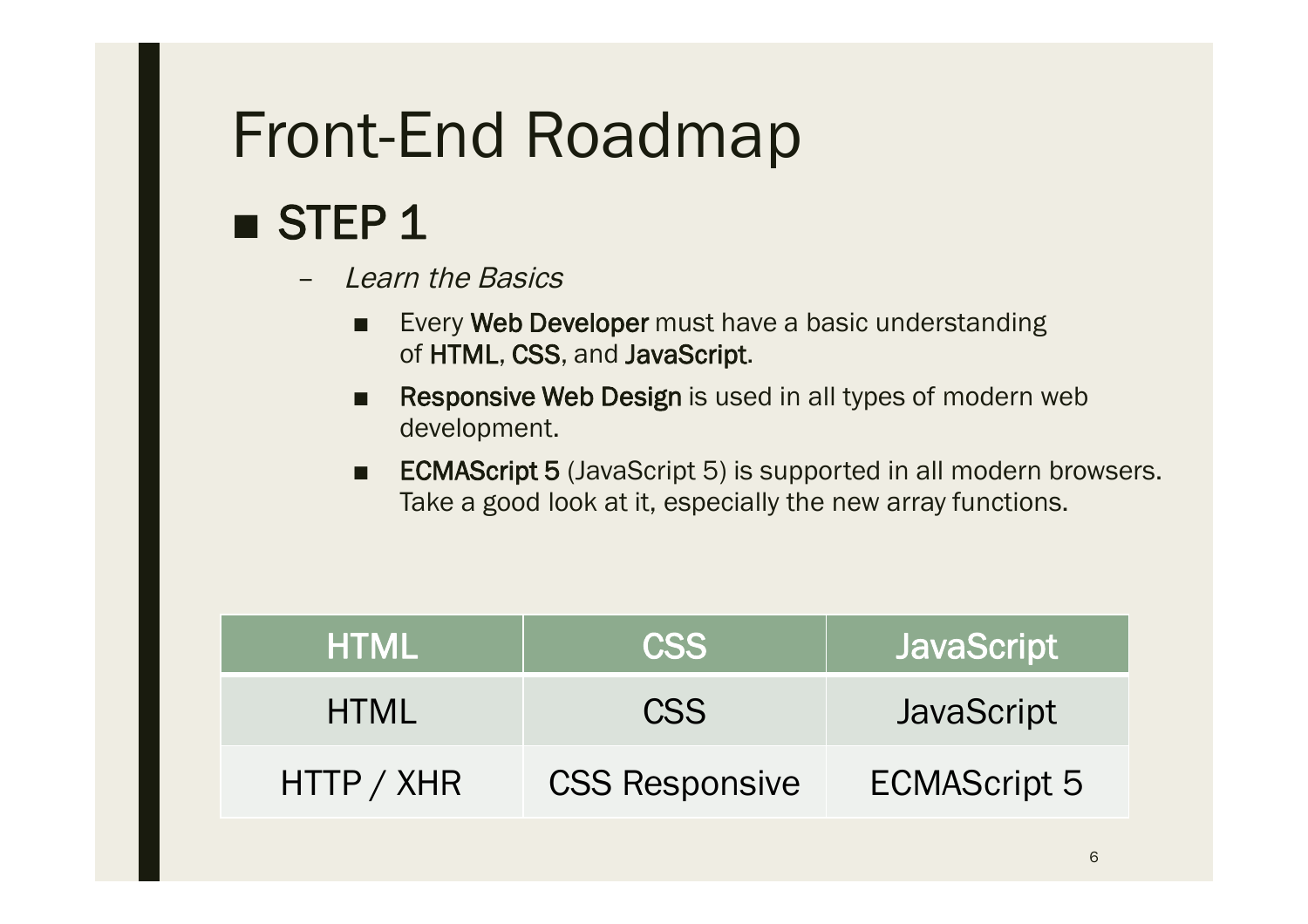### Front-End Roadmap

### ■ **STEP 2**

- *Dig Deeper*
	- When you feel comfortable with HTML and CSS, it is time to dig deeper.
	- You should learn how to use **Maps**, Fonts and Icons in HTML.
	- On the **JavaScript** side, you should learn how to access the HTML **DOM**.
	- You should also learn how to use **AJAX** and JSON for making server requests.

| <b>HTML</b>         | <b>CSS</b>       | <b>JavaScript</b> |
|---------------------|------------------|-------------------|
| <b>HTML DOM</b>     | <b>CSS Icons</b> | XML               |
| Google Maps         |                  | <b>JSON</b>       |
| <b>Google Fonts</b> |                  | <b>AJAX</b>       |
| Google Charts       |                  |                   |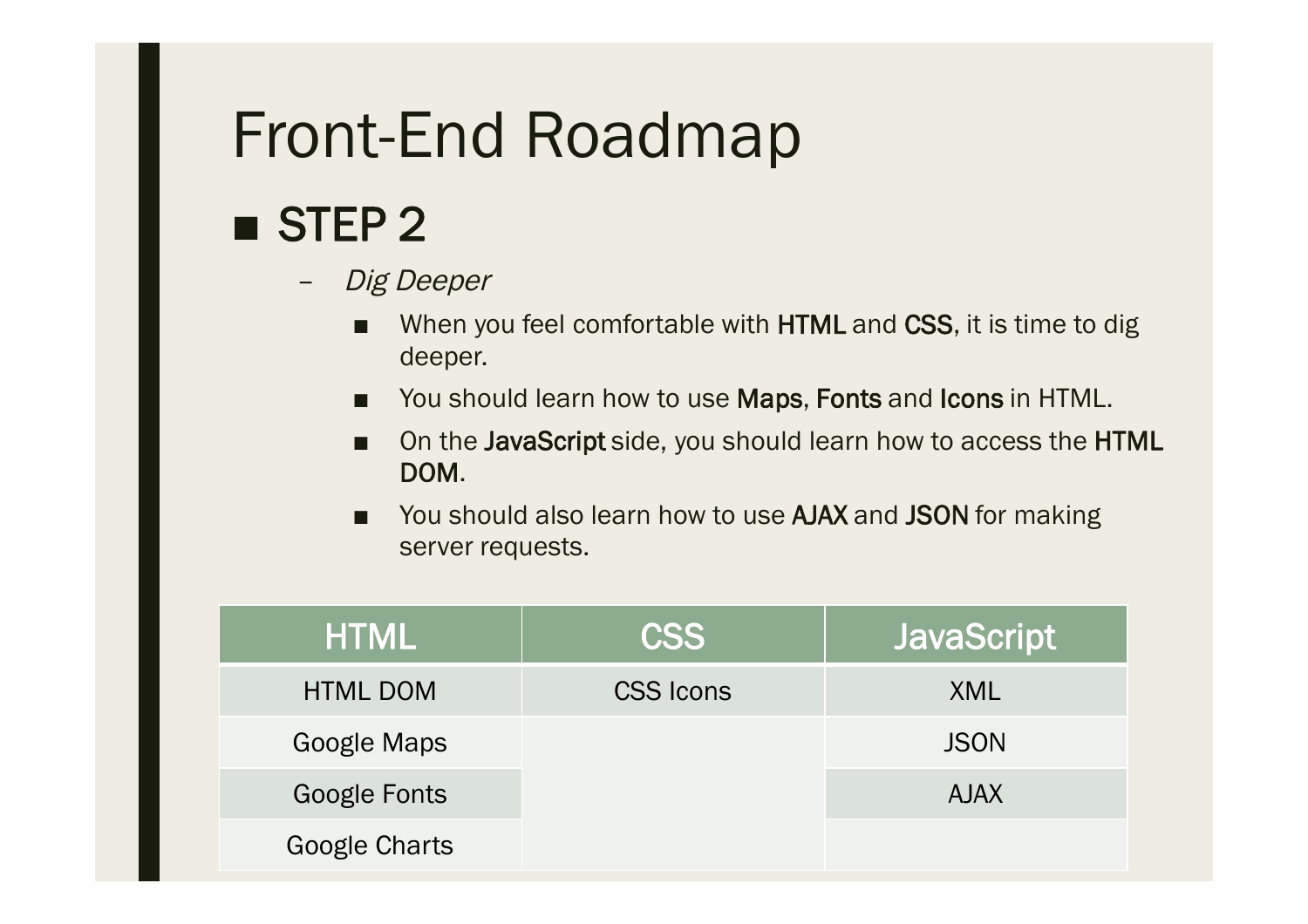### Front-End Roadmap

### ■ **STEP 3**

- *Choose Frameworks*
	- Now it is time to look at some **Frameworks**.
	- On the CSS side you should choose a framework for reponsive web design:**Bootstrap** / **Material Design** / **W3.CSS**
	- On the JavaScript side you should learn at least one modern framework:**React.js** / **Angular.js** / **Vue.js** / **W3.JS**
	- Maybe the popularity of **jQuery** has passed the top, but it is still the most used JavaScript framework.

| <b>CSS</b>       | <b>JavaScript</b>  | <b>XML</b>    |
|------------------|--------------------|---------------|
| <b>Bootstrap</b> | jQuery             | <b>XSLT</b>   |
| W3.CSS           | Angular.js         | <b>XPath</b>  |
|                  | Vue.js             | <b>XQuery</b> |
|                  | W <sub>3</sub> .JS |               |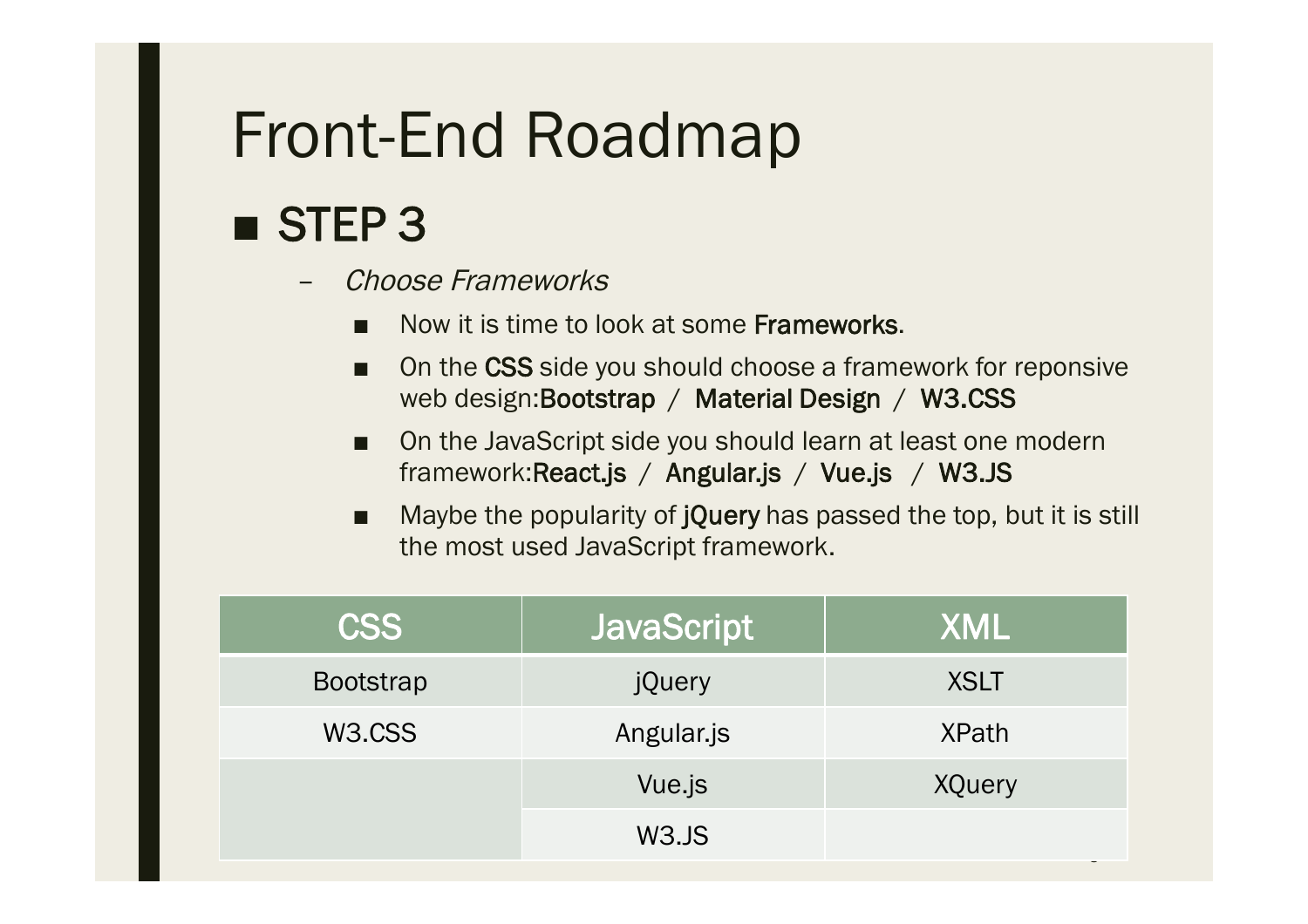# Back-End Roadmaps ■ **STEP 4**

– *Back-End Roadmaps*

| Fullstack  | <b>Fullstack JS</b> |
|------------|---------------------|
| <b>SQL</b> | <b>SQL</b>          |
| <b>PHP</b> | Node.js             |
| <b>ASP</b> | <b>MySQL</b>        |
| Python     | Mongo.db            |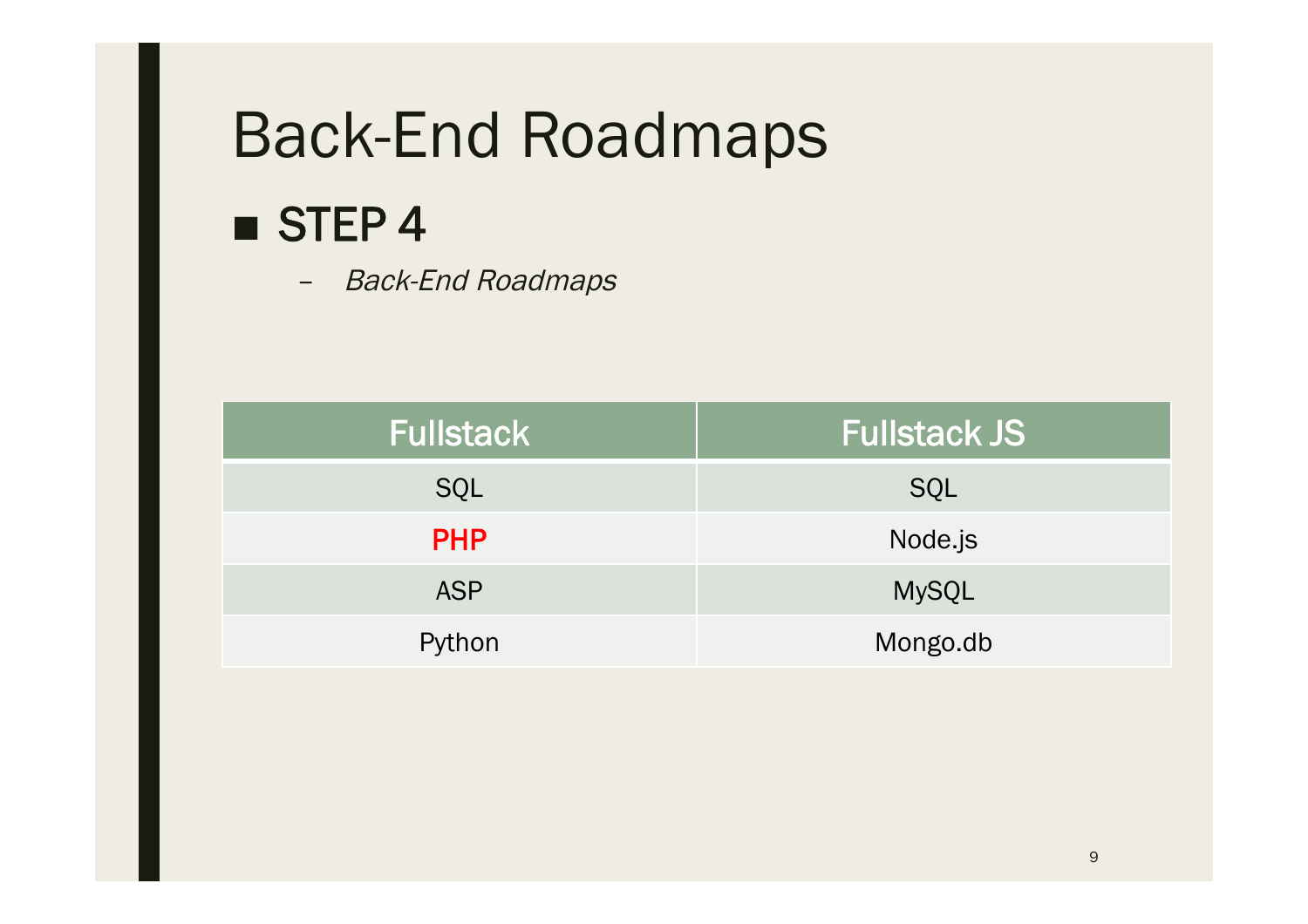# **فصل دوم آشنایی با PHP**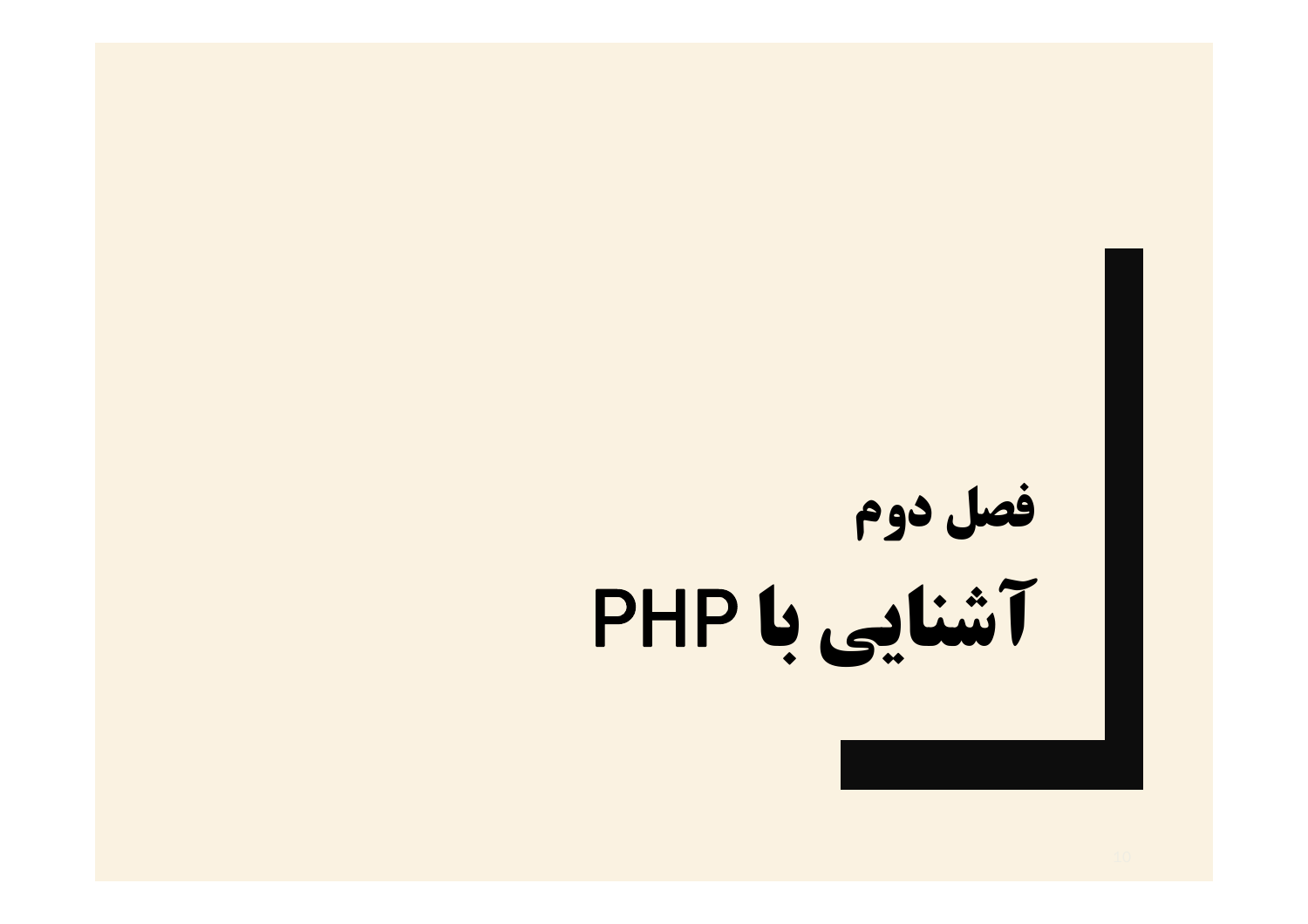### **History**

- **PHP** is a server-side scripting language designed for web development.
- It was originally created by Rasmus Lerdorf in 1994
- the PHP reference implementation is now produced by The PHP Group
- PHP originally stood for **Personal Home Page**, but it now stands for the recursive initialism **PHP: Hypertext Preprocessor**.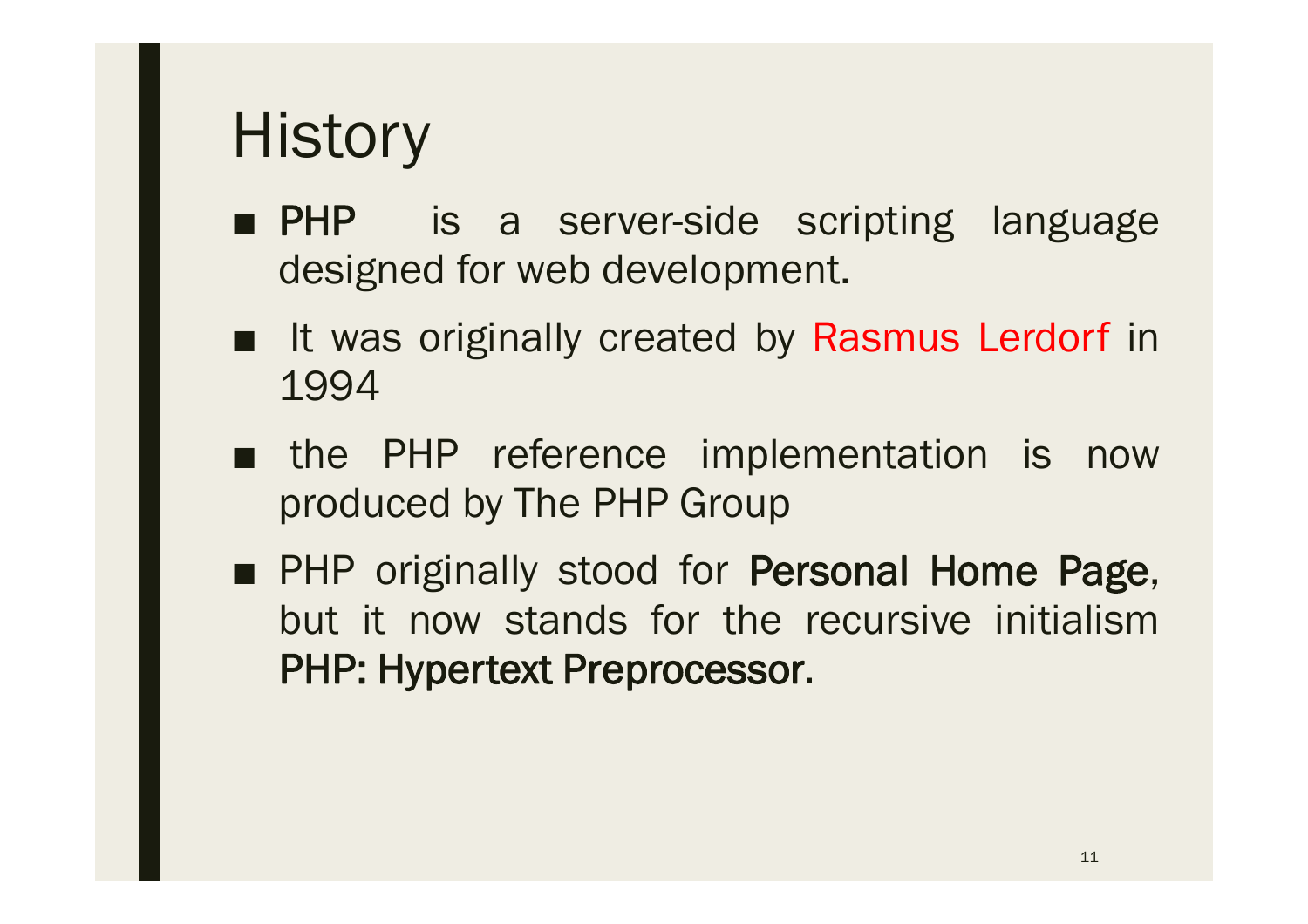### PHP Introduction

- **What is PHP?**
	- *PHP is <sup>a</sup> widely-used, open source scripting language*
	- *PHP scripts are executed on the server*
	- *PHP is free to download and use*
- **What** is a PHP File?
	- *PHP files can contain text, HTML, CSS, JavaScript, and PHP code*
	- *PHP code are executed on the server, and the result is returned to the browser as plain HTML*
	- *PHP files have extension ".php"*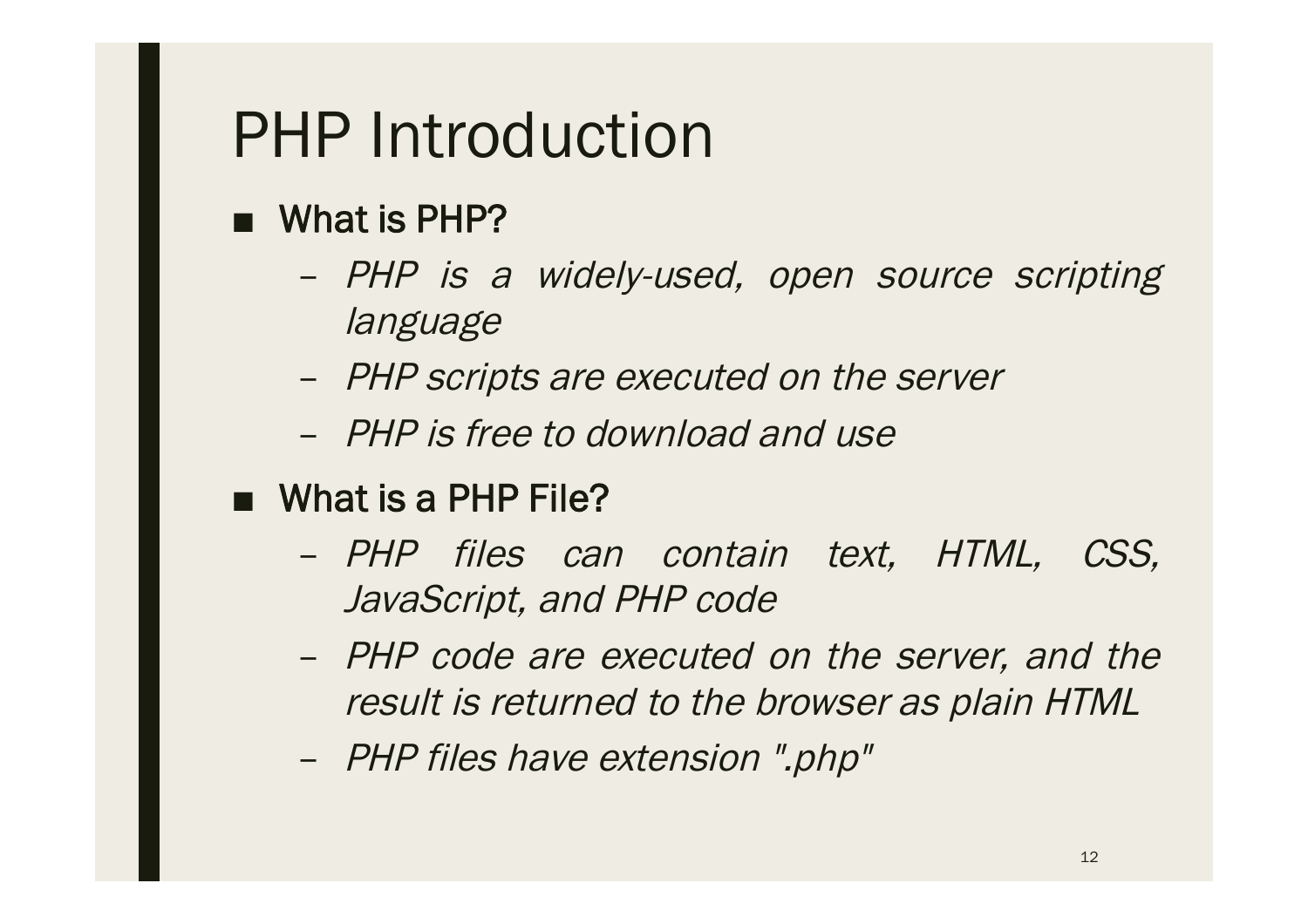### PHP Introduction

- **What Can PHP Do?**
	- *PHP can generate dynamic page content*
	- *PHP can create, open, read, write, delete, and close files on the server*
	- *PHP can collect form data*
	- *PHP can send and receive cookies*
	- *PHP can add, delete, modify data in your database*
	- *PHP can be used to control user-access*
	- *PHP can encrypt data*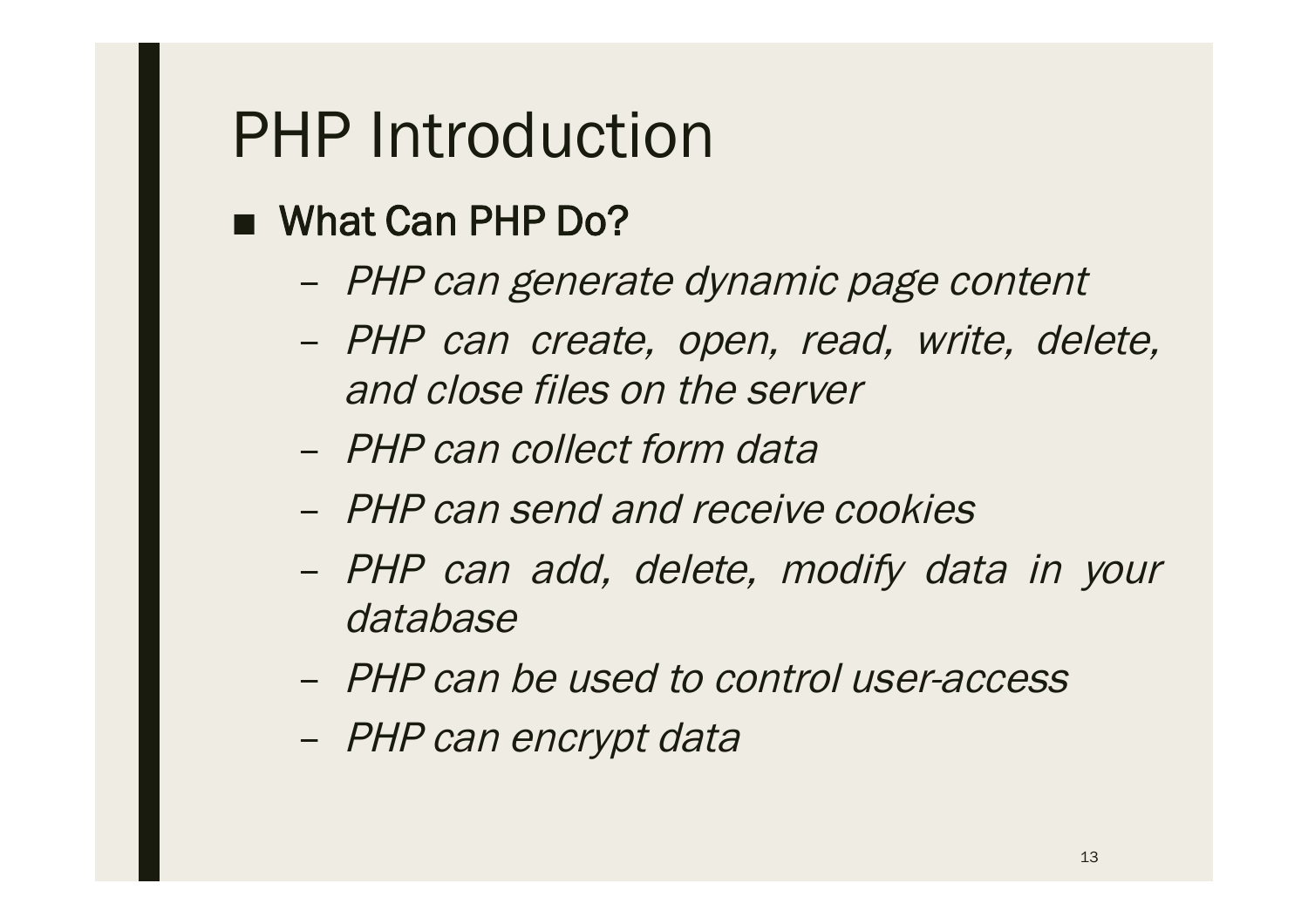### PHP Introduction

### ■ **Why PHP?**

- *HP runs on various platforms (Windows, Linux, Unix, Mac OS X, etc.)*
- *PHP is compatible with almost all servers used today (Apache, IIS, etc.)*
- *PHP supports <sup>a</sup> wide range of databases*
- *PHP is free. Download it from the official PHP resource: www.php.net*
- *PHP is easy to learn and runs efficiently on the server side*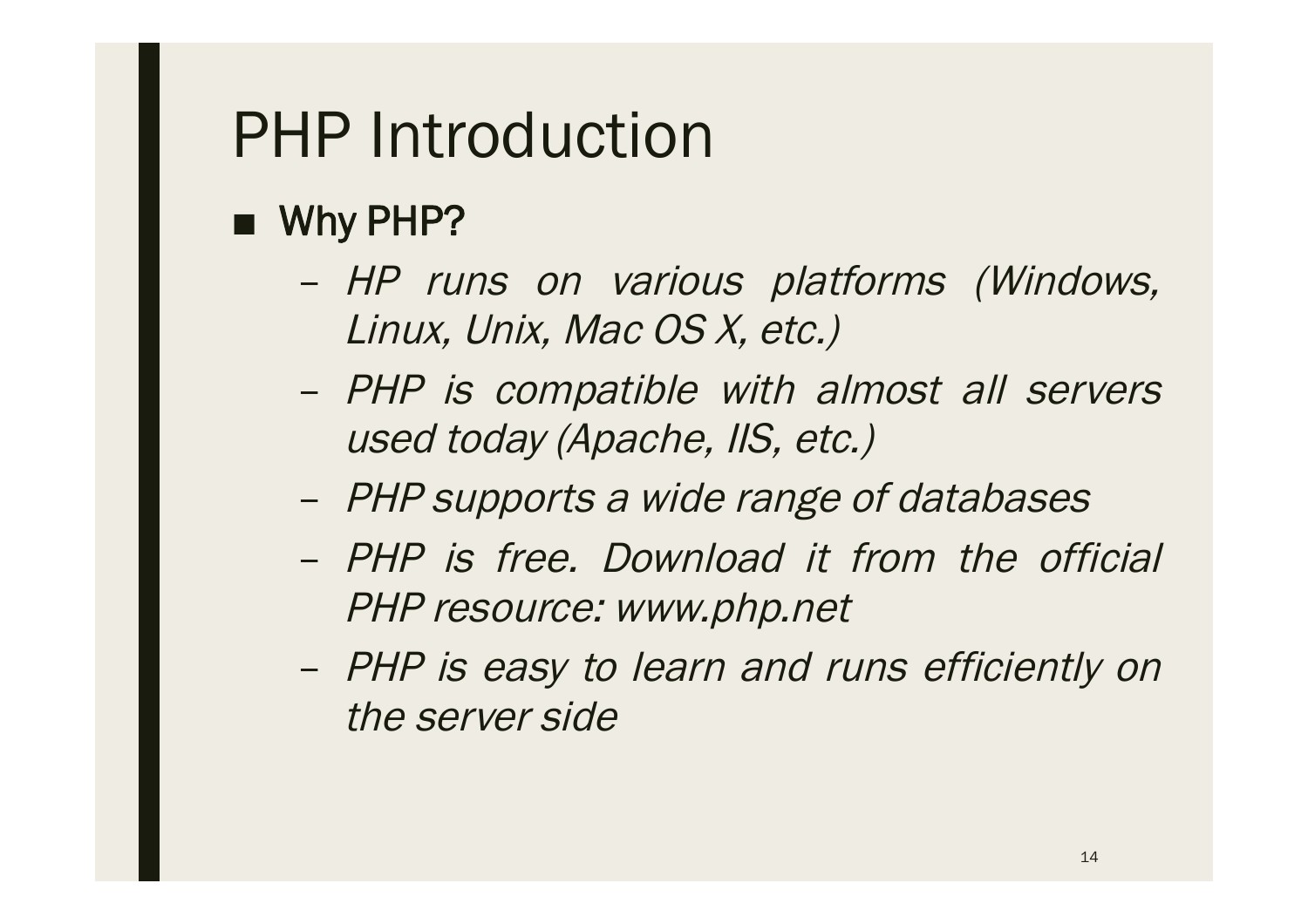### PHP Install

- **What Do I Need?**
	- *Find <sup>a</sup> web host with PHP and MySQL support*
	- *Install <sup>a</sup> web server on your own PC, and then install PHP and MySQL*
- **Set Up PHP** on Your Own PC
	- *install <sup>a</sup> web server*
	- *install PHP*
	- *install <sup>a</sup> database, such as MySQL*